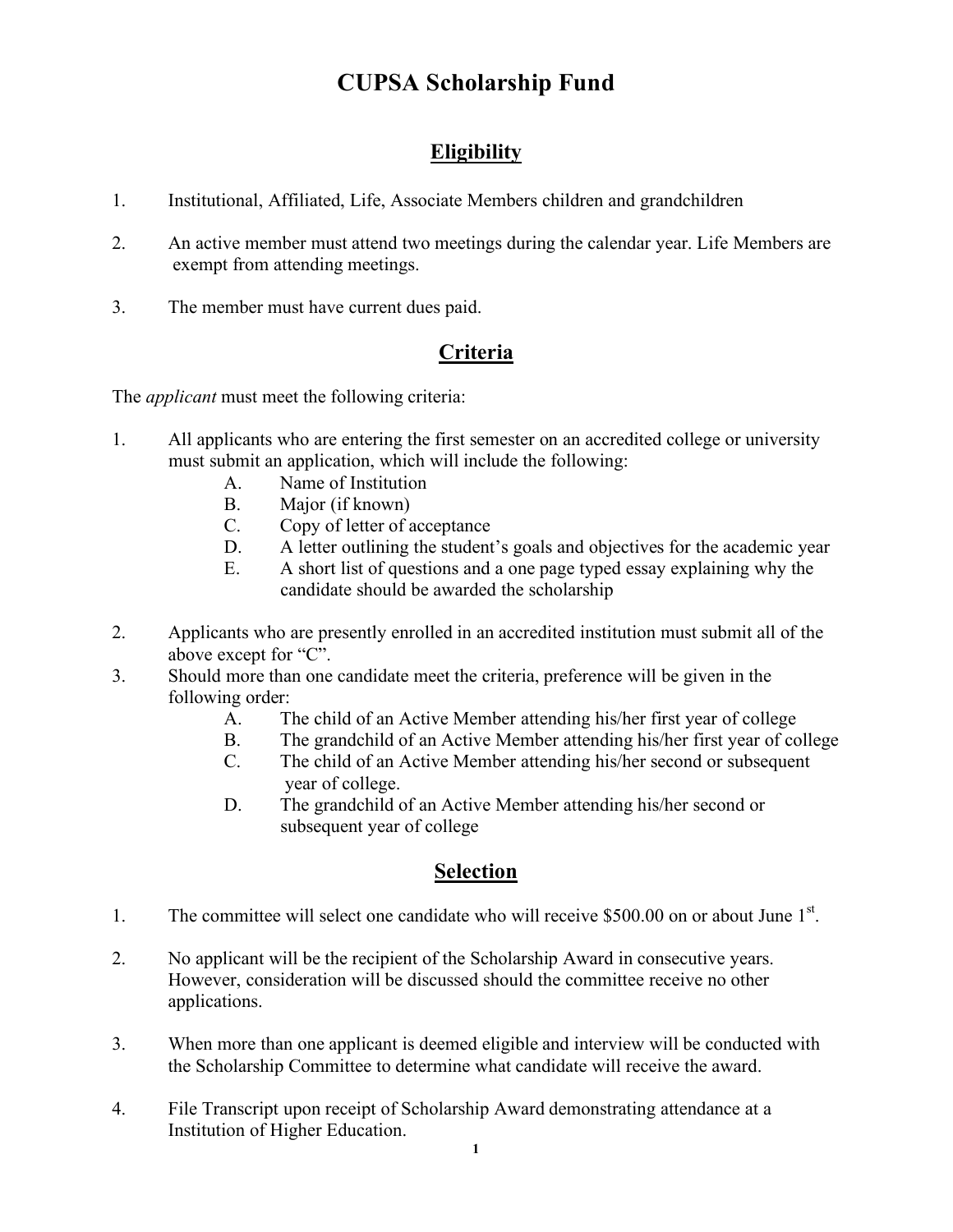## **CUPSA SCHOLARSHIP APPLICATION**

**1. List High School activities and honors (including leadership roles held, if any).**

**2. List your community service activities (include volunteer and charitable activities).**

**3. List any part time/full time jobs since entering High School (include summer jobs).**

**4. Describe your educational goals and how this scholarship will help to enhance your goals.**

**5. List any other scholarships, awards, grants, or financial assistance you have received.**